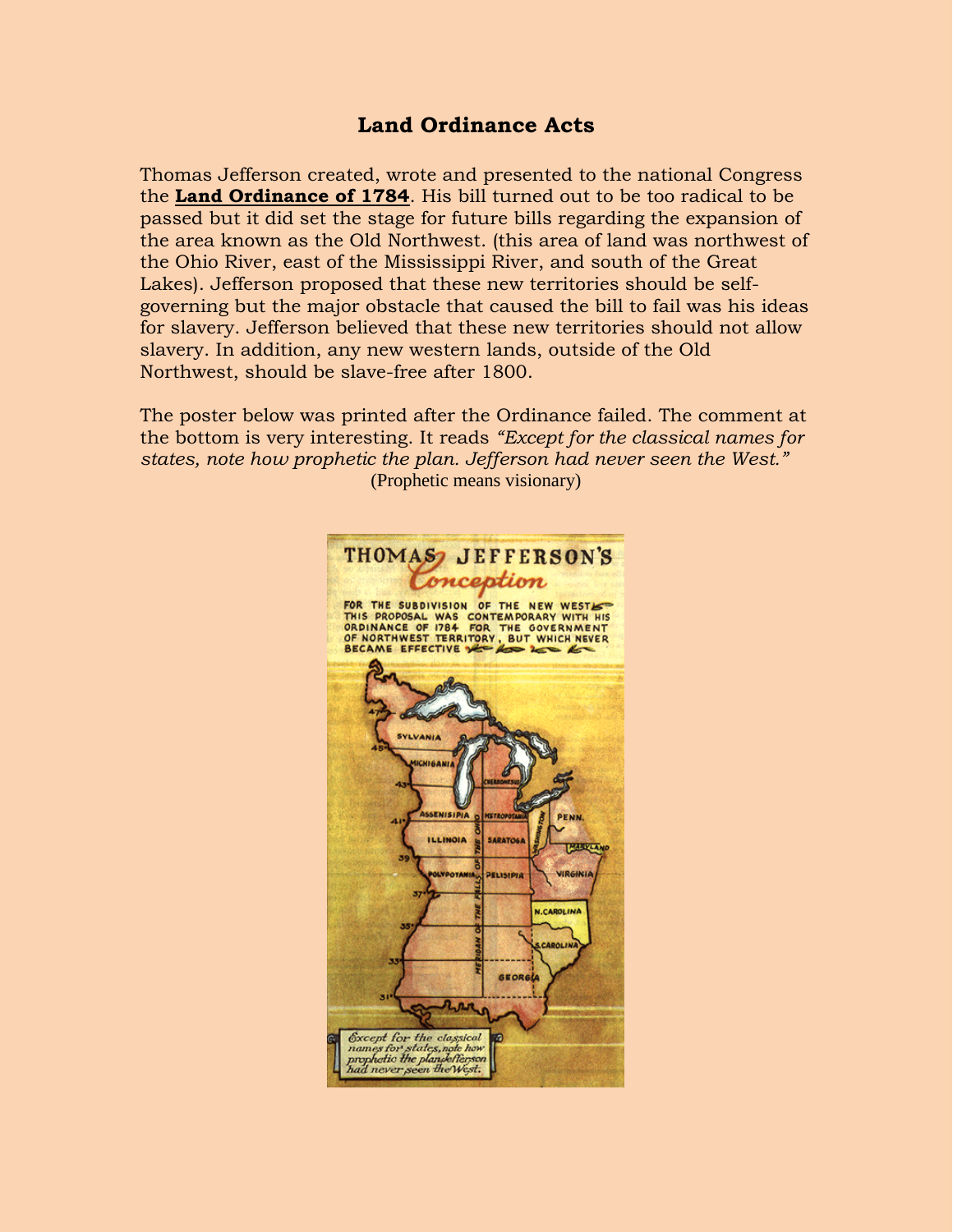What was to follow was a revised version of Jefferson's original proposal, the **Land Ordinance of 1785**. The bill stated that the land in the Old Northwest be sold and the profits help pay off the national debt. The entire was first surveyed, an attempt to stop any confusion and future lawsuits.

The Old Northwest was to be divided into townships, each six square miles. In turn each six square mile area was to be subdivided into thirty six sections each one square mile. The sixteenth section of each township was to be for public schools.

Section 16 on the chart below was to be set aside to support schools. It was then subdivided into five segments. There was a half-section of 320 acres, a Quarter section of 160 acres and the remaining quarter section was split into three lots, one of 80 acres and two of 40 acres. The chart below is a sample of how a township was to be divided in 1785.

|                           | <b>THEORETICAL</b><br>TOWNSHIP DIAGRAM<br><b>SHOWING</b><br>METHOD OF NUMBERING SECTIONS<br>WITH ADJOINING SECTIONS |    |              |                                    |                |                       |             |  |
|---------------------------|---------------------------------------------------------------------------------------------------------------------|----|--------------|------------------------------------|----------------|-----------------------|-------------|--|
| 36<br>80Ch.               | 31                                                                                                                  | 32 | 33           | 34<br>$6$ Miles $-$ 480 Chains $-$ | 35             | 36                    | 31<br>80Ch. |  |
| $\mathbf{I}$              | / Mile<br>6                                                                                                         | 5  | 4            | з                                  | $\overline{2}$ | 80Ch.<br>$\mathbf{I}$ | 6           |  |
| 12                        | 7                                                                                                                   | 8  | $\mathbf{9}$ | 10                                 | $_{II}$        | 12                    | 7           |  |
| $rac{1}{2}$<br>480 Chains | 18                                                                                                                  | 17 | 16           | 15                                 | 14             | 13                    | iΒ          |  |
| $rac{24}{5}$ $rac{60}{5}$ | 19                                                                                                                  | 20 | 21           | 22                                 | 23             | 24                    | 19          |  |
| 25                        | 30                                                                                                                  | 29 | 28           | 27                                 | 26             | 25                    | 30          |  |
| 36                        | 31                                                                                                                  | 32 | 33           | 34                                 | 35             | 36                    | 31          |  |
| ı                         | 6                                                                                                                   | 5  | 4            | з                                  | $\overline{2}$ | $\mathbf{I}$          | 6           |  |